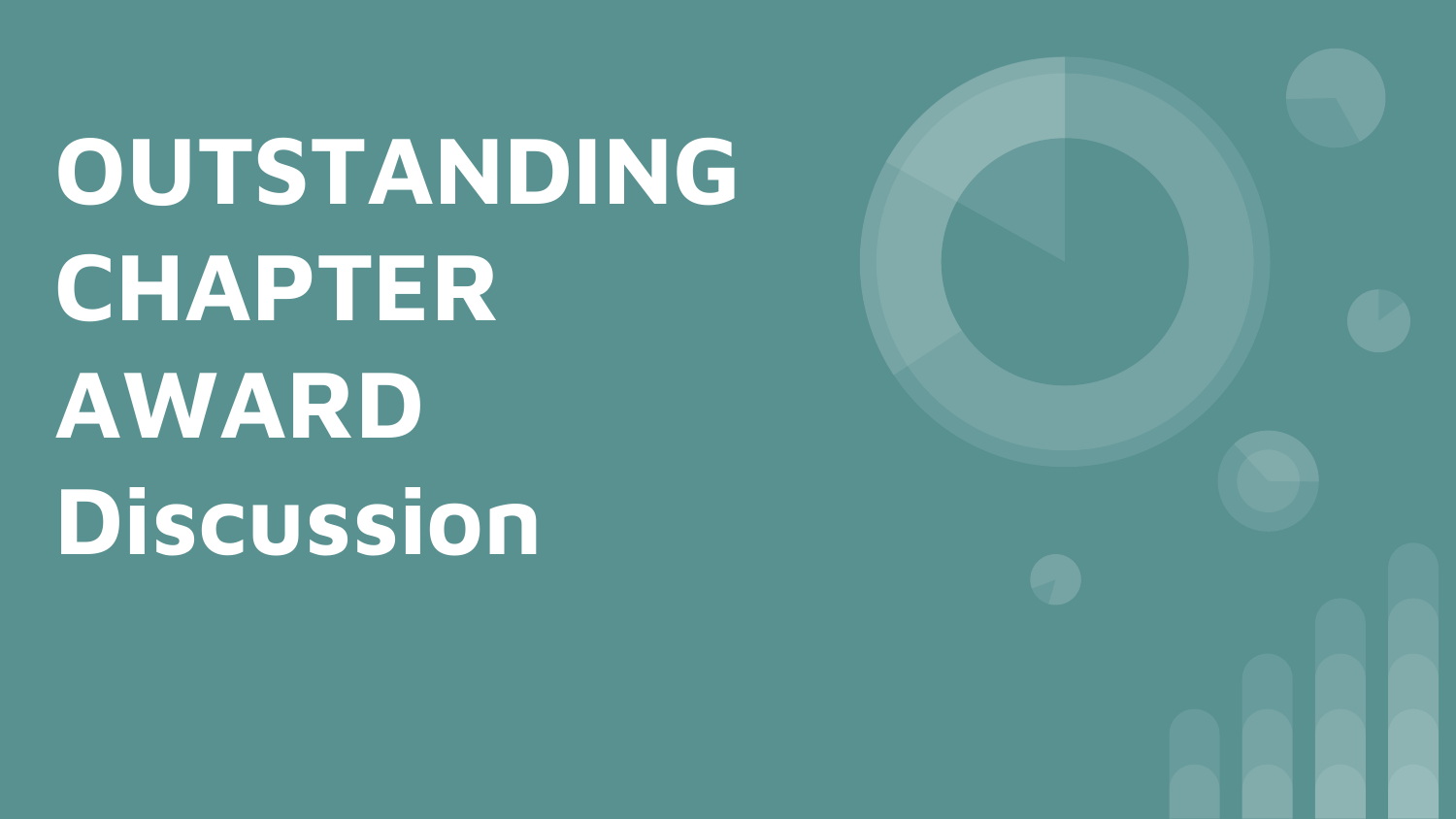# **ICEBREAKER**

- **● NAME**
- **● GRADE**
- **● SCHOOL**
- **● FAVORITE TSA EVENT**

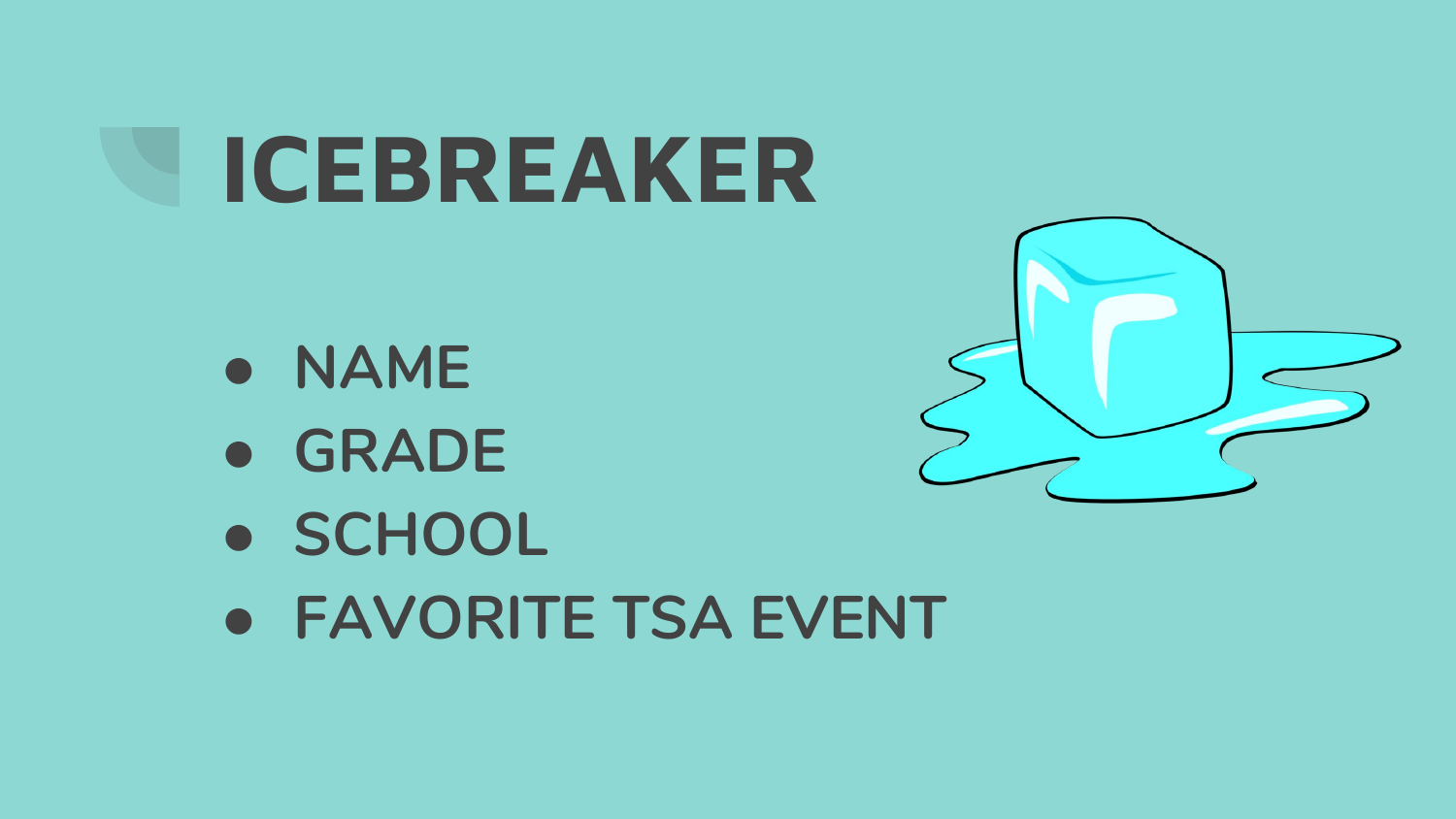# **What is Outstanding Chapter?**

- **● The Oklahoma TSA Outstanding Chapter award is a competitive point based system.**
- **● To achieve this award; chapters record their hard work and achievements throughout the year.**

**● Your chapter will be measured by how active it is in areas such as ACS service, conference attendance, and the leadership degree and achievement award programs.**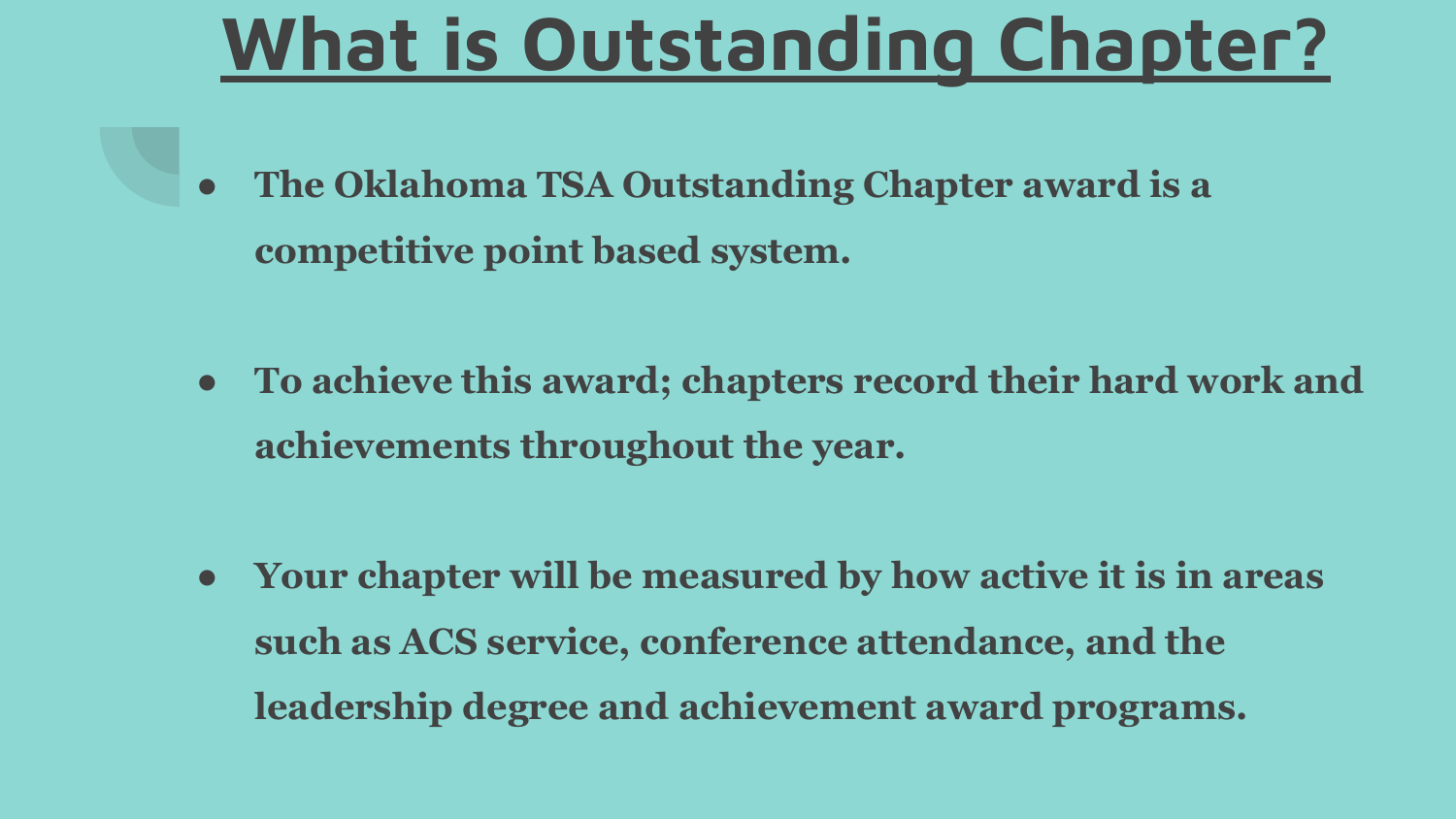#### **HOW TO ACHIEVE THE OUTSTANDING CHAPTER AWARD**

- **● Service to ACS including fundraising**
- **● Competing in Competitions**
- **● Applying for leadership degrees and award programs.**
- **● Create a Portfolio**
- **● A Resume**
- **● Digital Documentation**

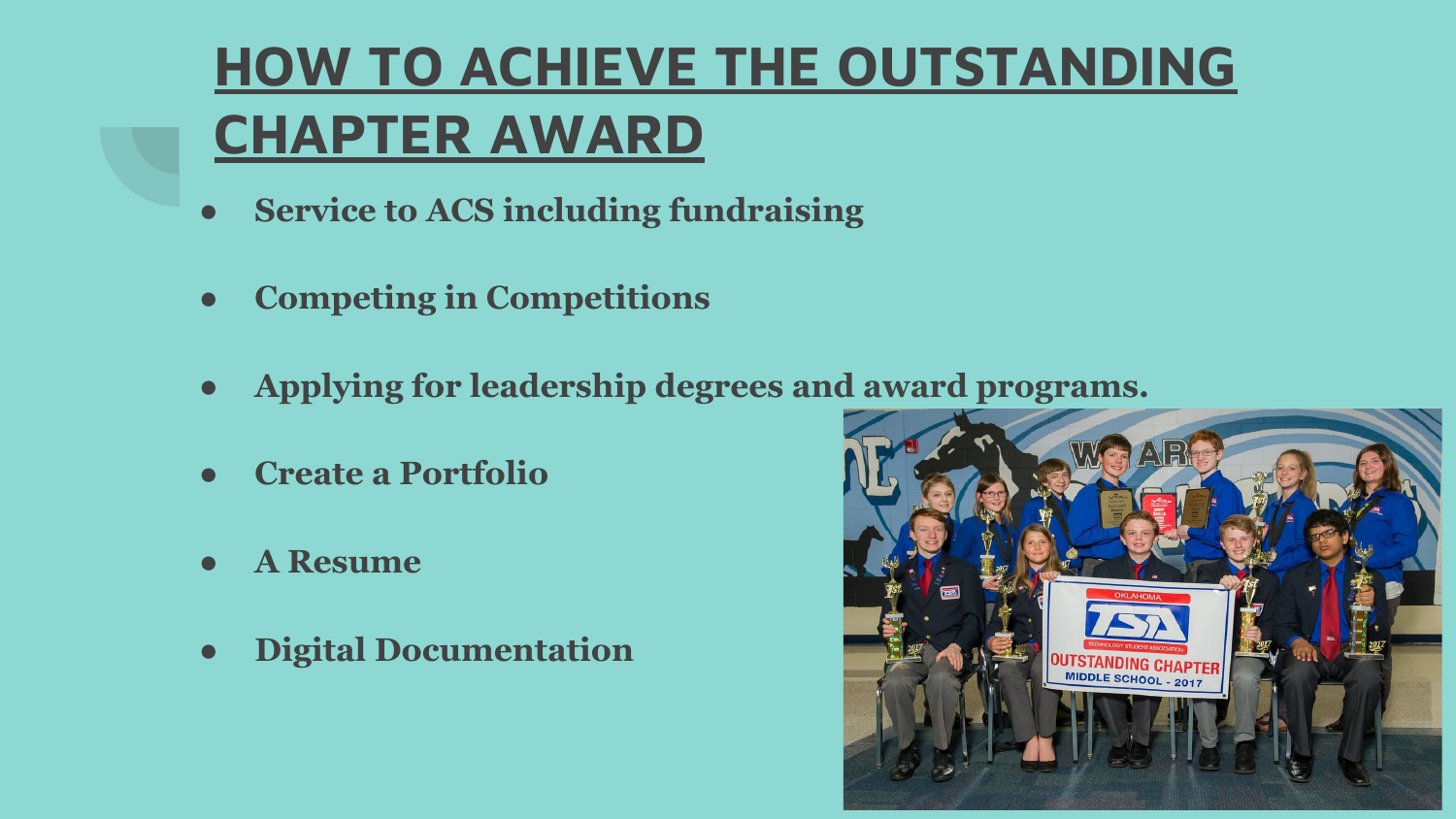## **Discussing the scoring of the Outstanding Chapter Award**

- **● There are 5 categories to earn points towards the Outstanding Chapter award.**
- *● Overview- Portfolio is Required (No points Awarded)*
- *● Competition- Hosting a Mini Conference or Regional Conference (50 Points)*
- *● National Service Project- Attend an ACS FUN WALK, Raising money for ACS & Attending ACS Fun Night at State Conference (Maximum of 85 Points)*
- **●** *Participation* **Attend Fall Leadership Conference (Maximum of 20 Points)**
- *● Other- Participating in the Leadership degree program & TSA Honor Society (Maximum 300 Points)*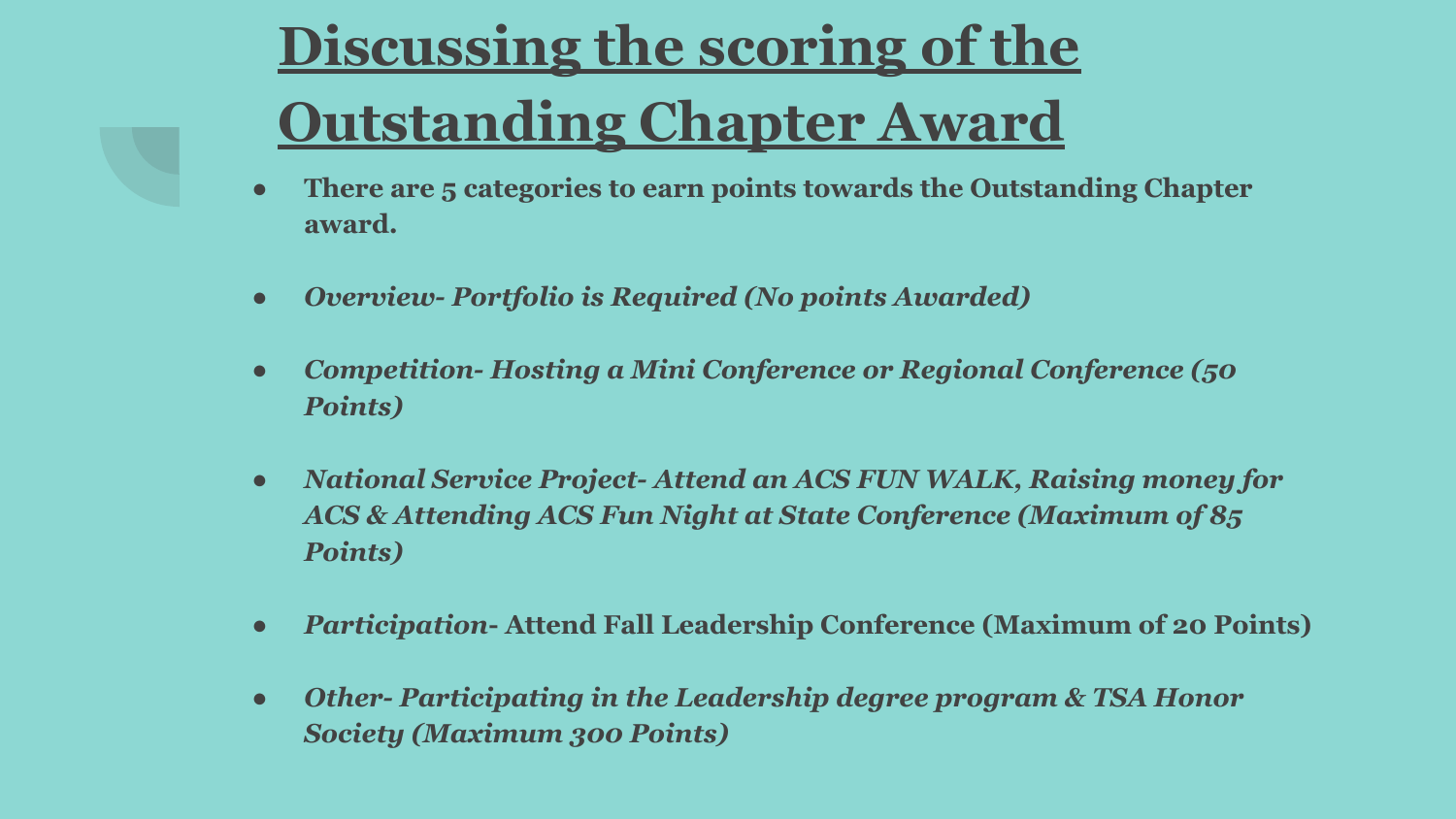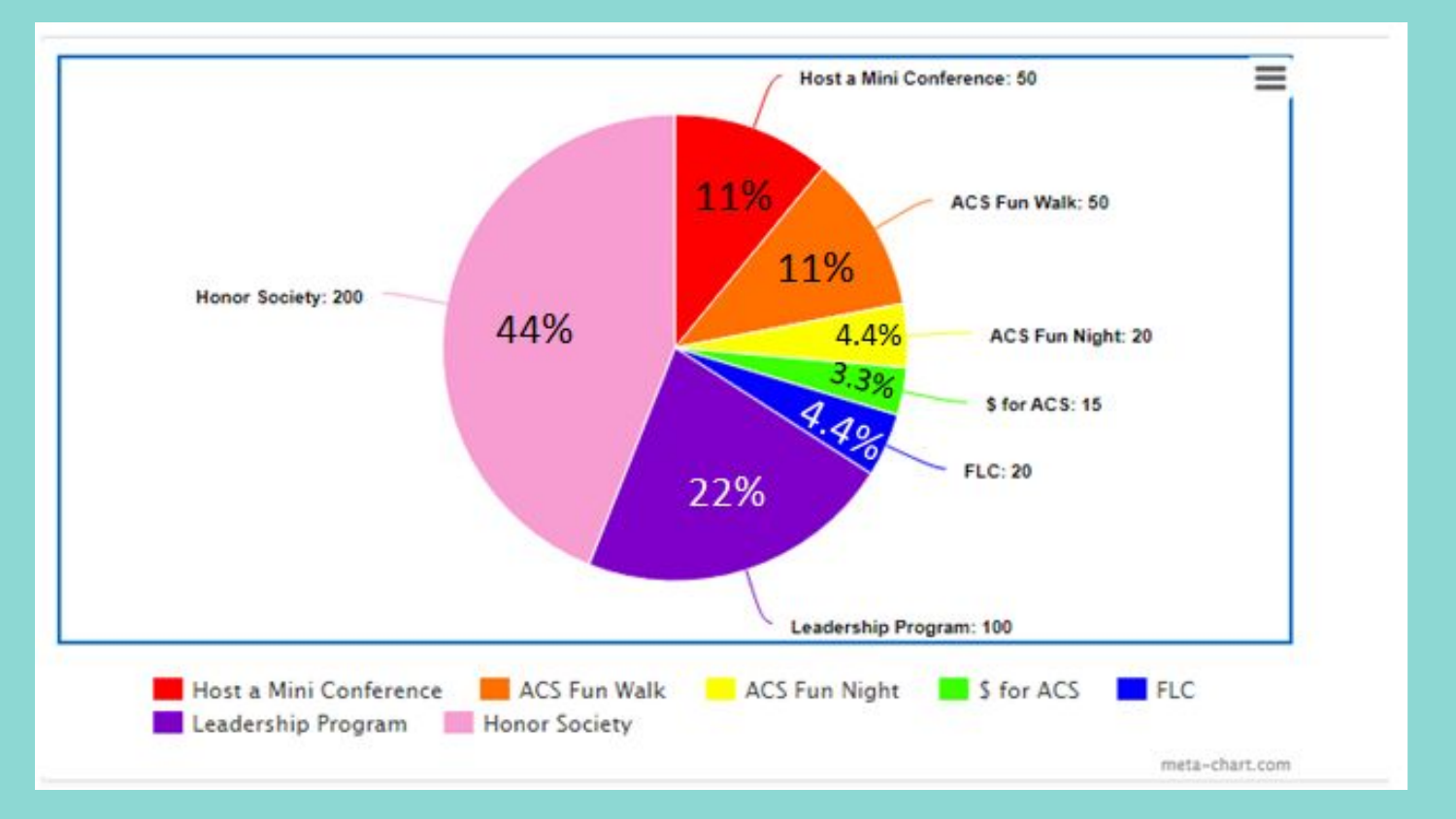#### **Hosting a Mini Conference**

Talk with your advisor and any other advisors in your city to see if you have the space & money to host a mini conference

● If there is another school close by that hosts a mini conference, see if you can help them host the conference

● And if your school can't host one or find another school to host with, don't worry because the majority of chapters in Oklahoma don't host one and it is only worth 11% of the total outcome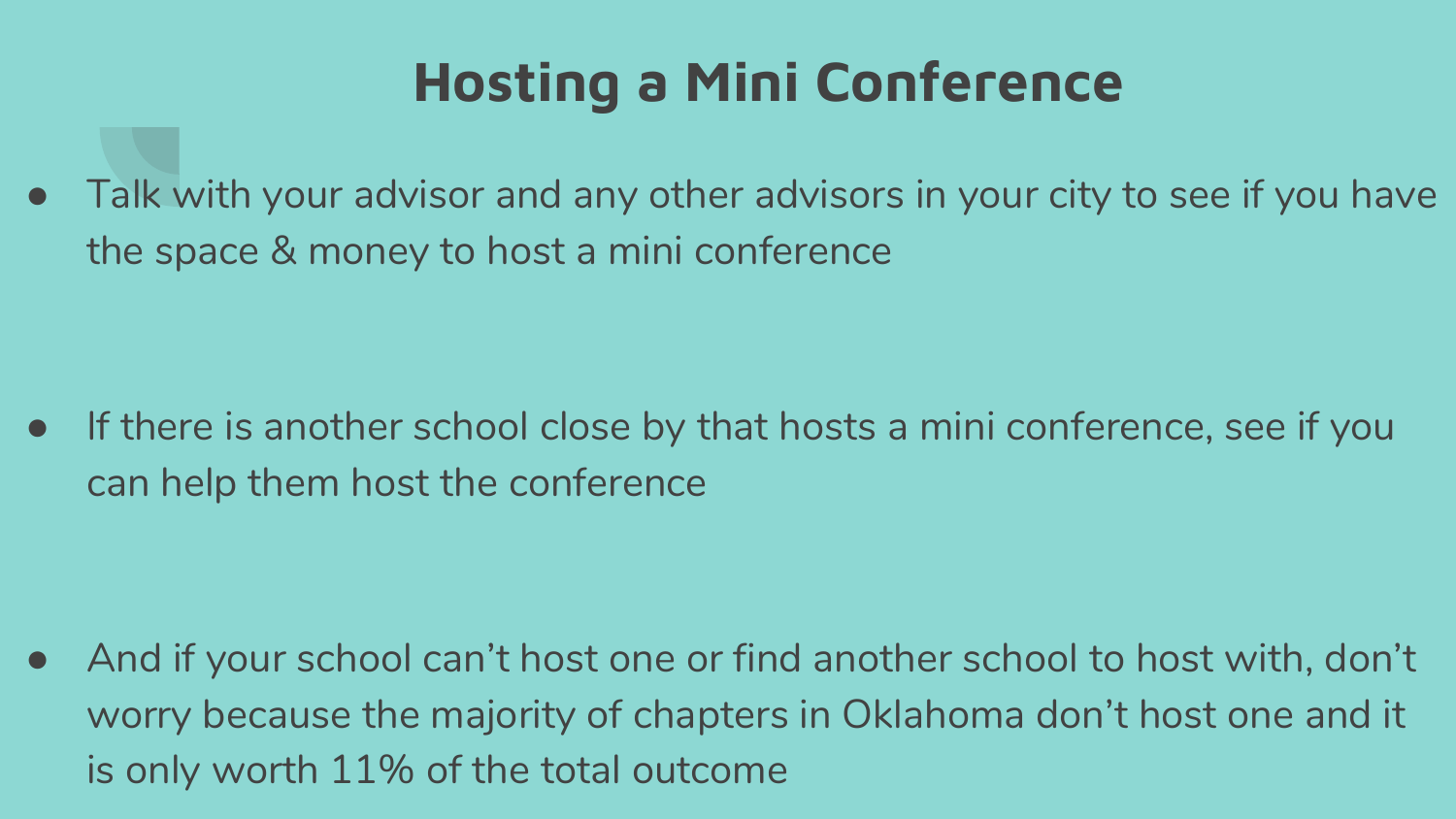#### **ACS Fun Walk**

- The State Officers are doing an ACS Fun Walk this Saturday in OKC at 8 am.
- Your chapter is welcome to join register at 8 am and walk with the State Officers
- You do not have to attend with the State Officers. Your chapter can attend any ACS walk and all you need is picture proof.
- See me sometime after the session if you are interested in walking with us and I can get you more info.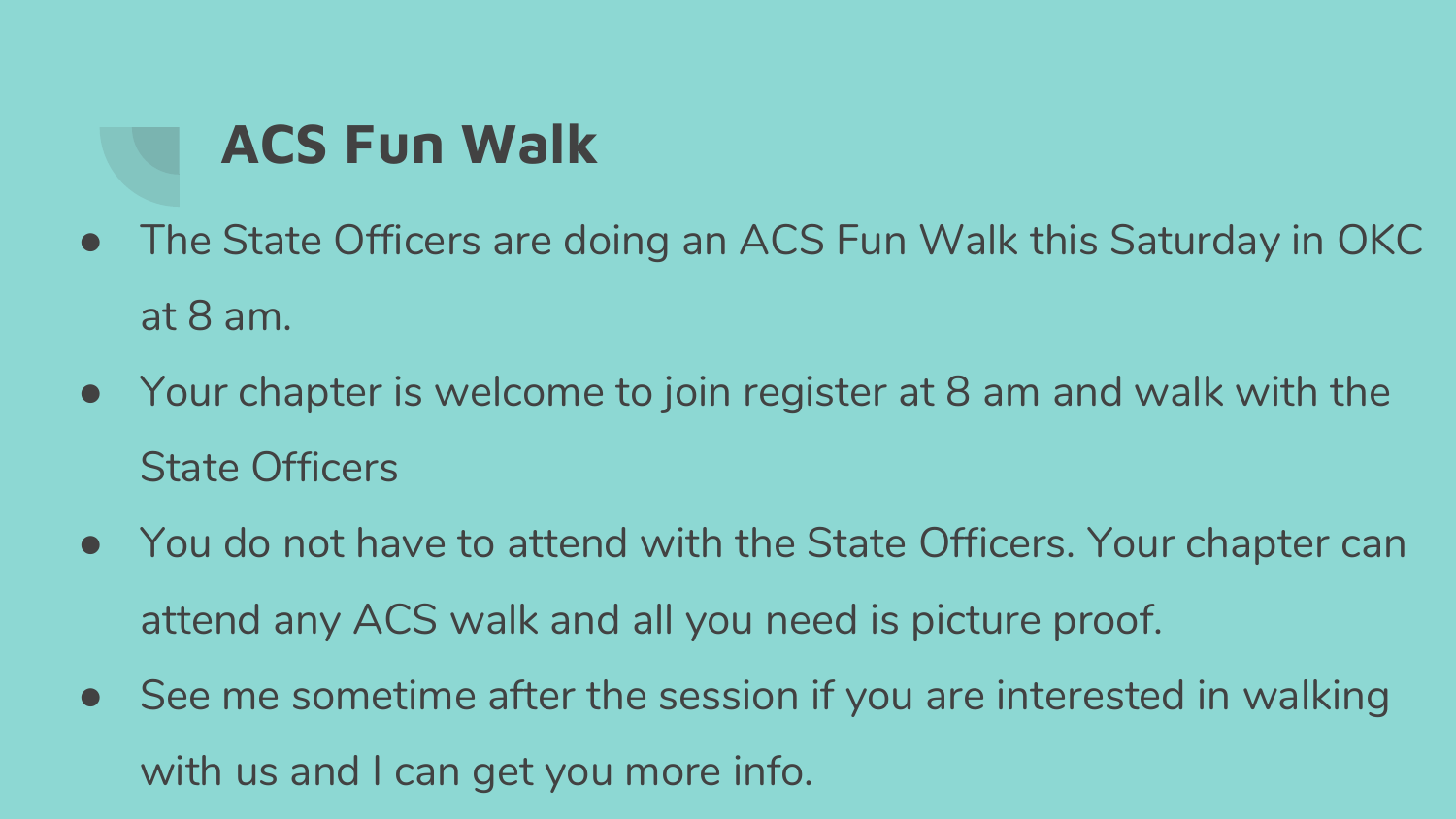#### **Raising Money for ACS**

- \$250-\$500 = 5 Points
- $•$  \$501-\$750= 10 Points
- $•$   $$751+ = 15$  Points

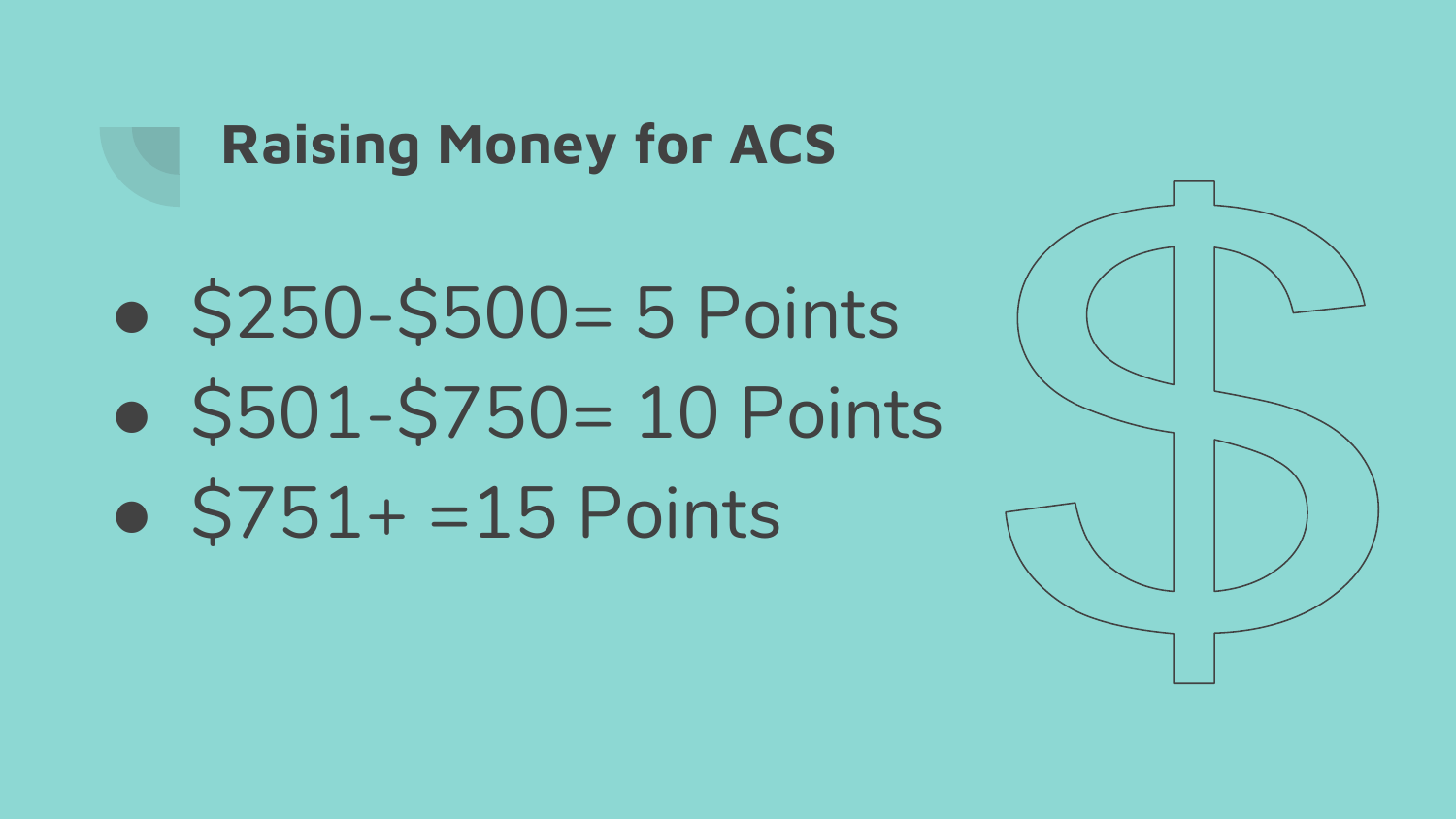

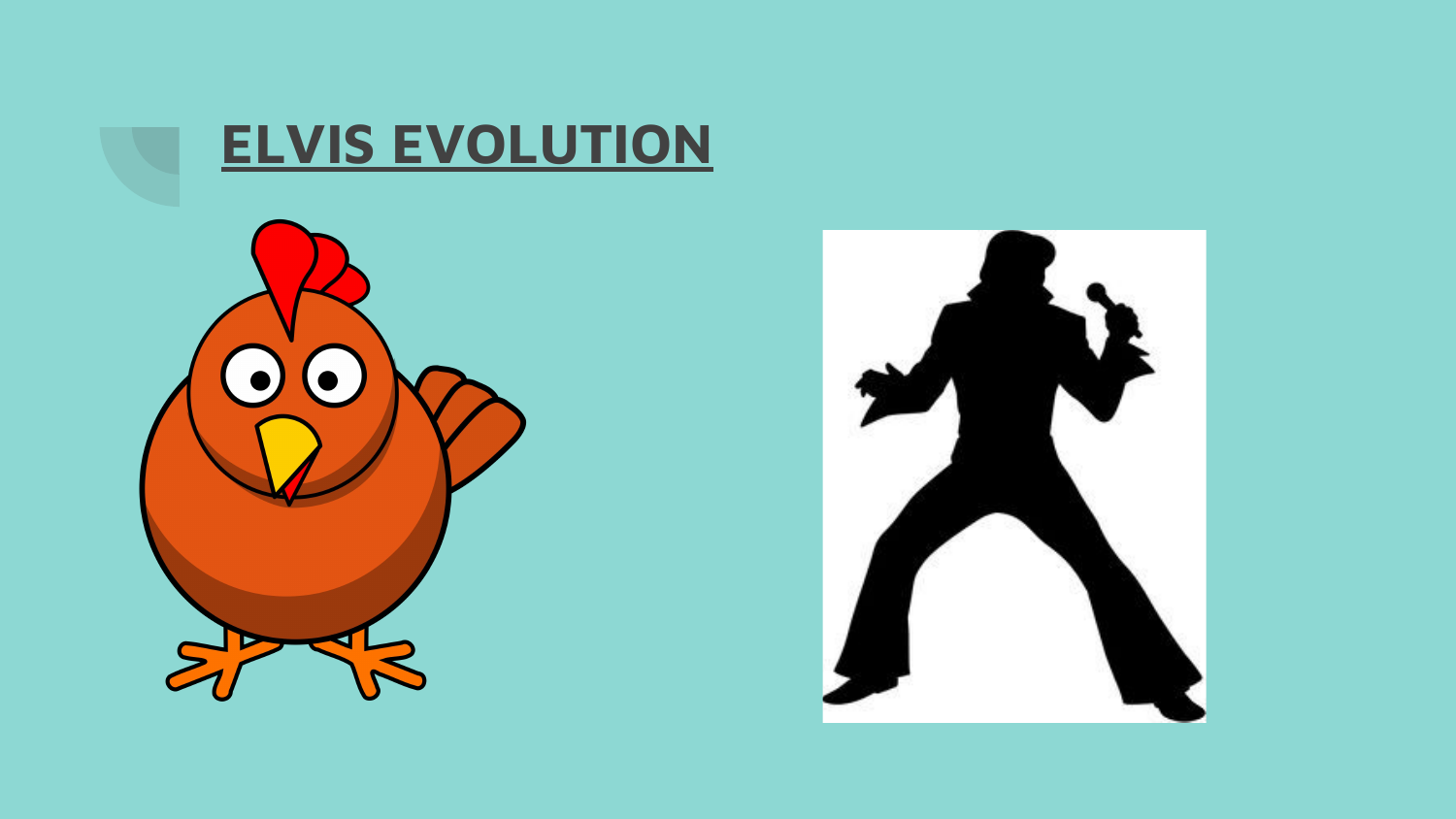#### **ACS Fun Night**

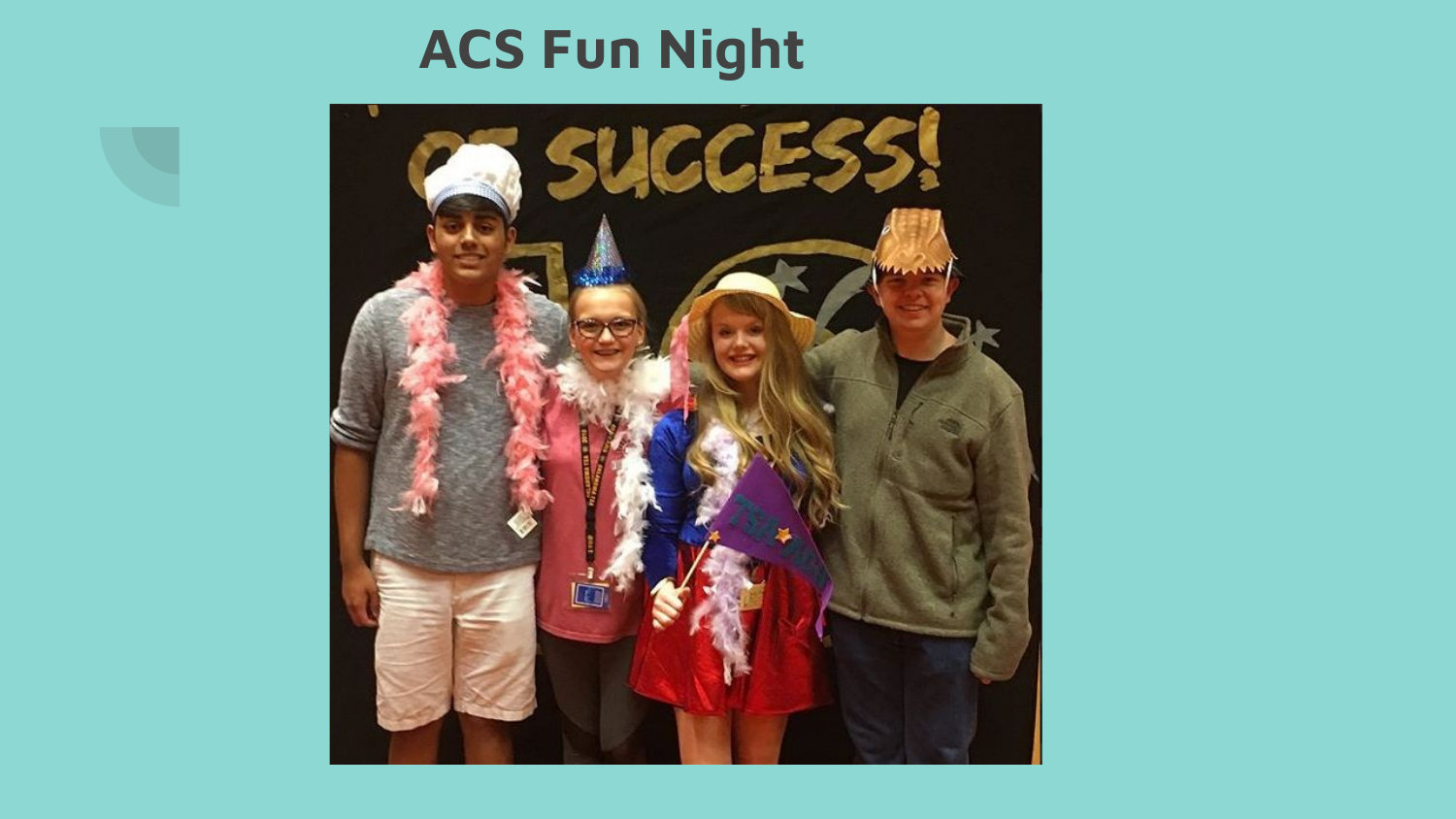

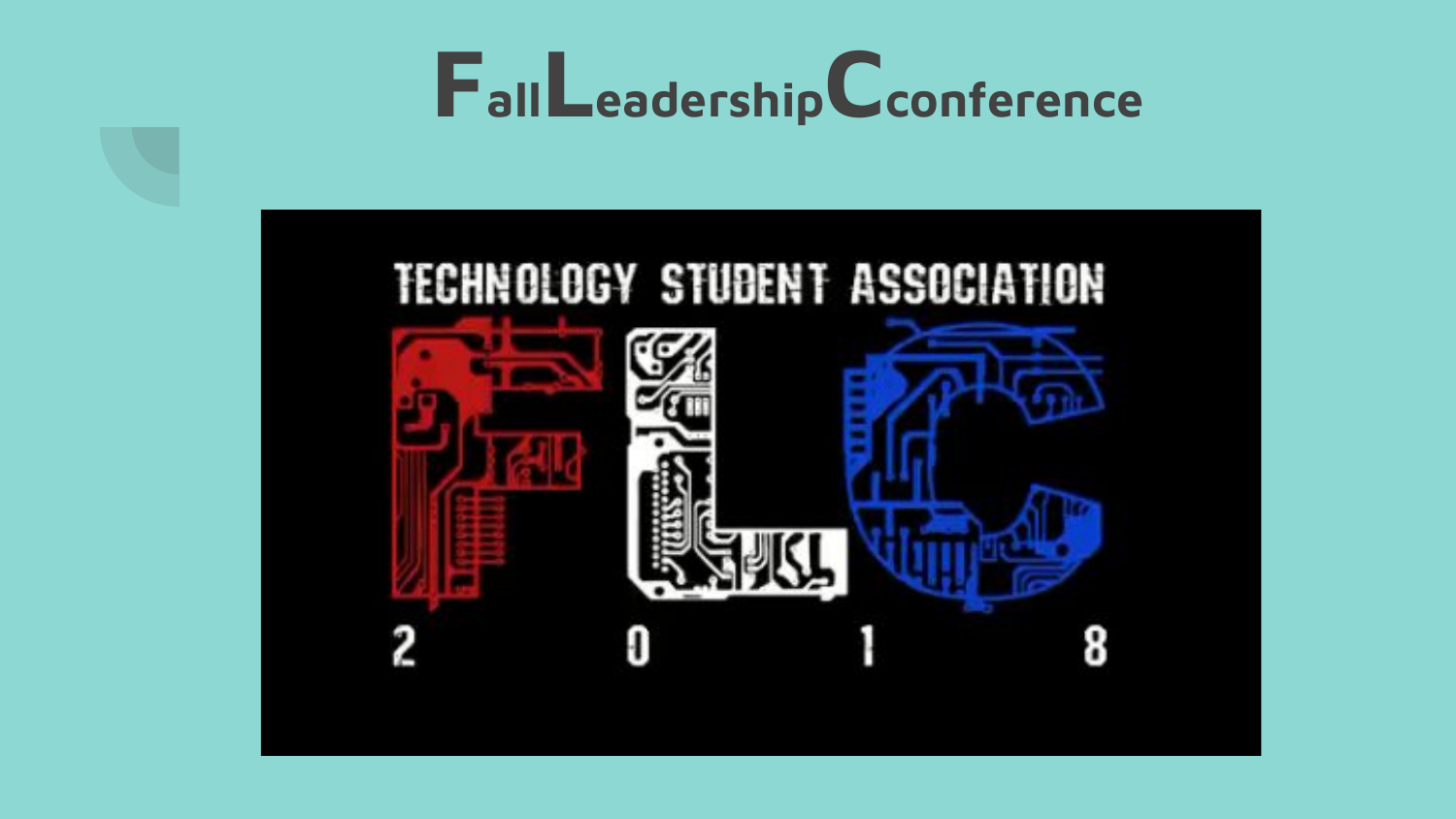#### **Leadership Degree Program**

- Congressional Award 5 points
- Senatorial Award 10 points
- Presidential Award 10 points

#### ^ VISIT OKTSA.ORG ^ for more info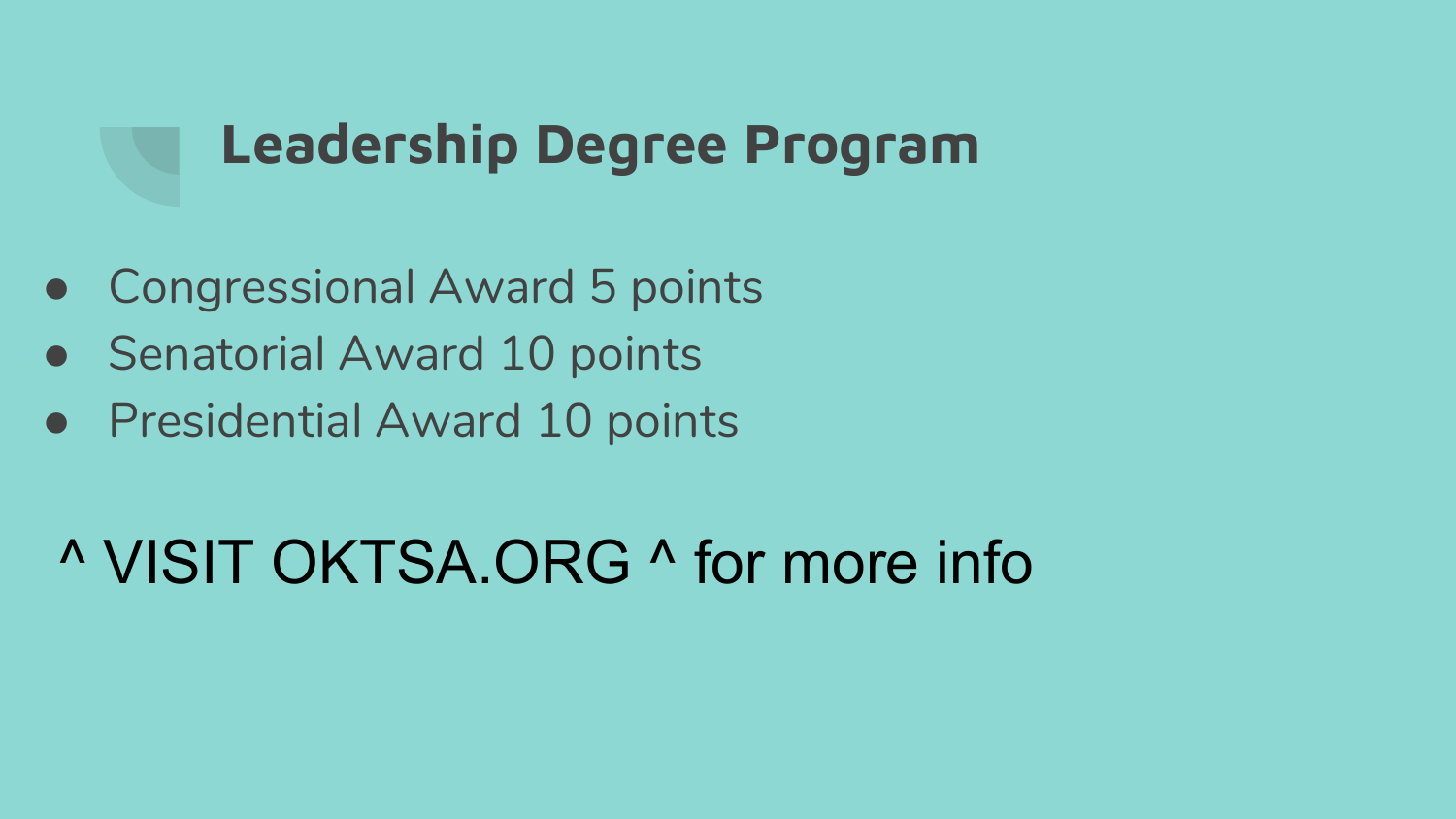

## The application can be found on tsaweb.org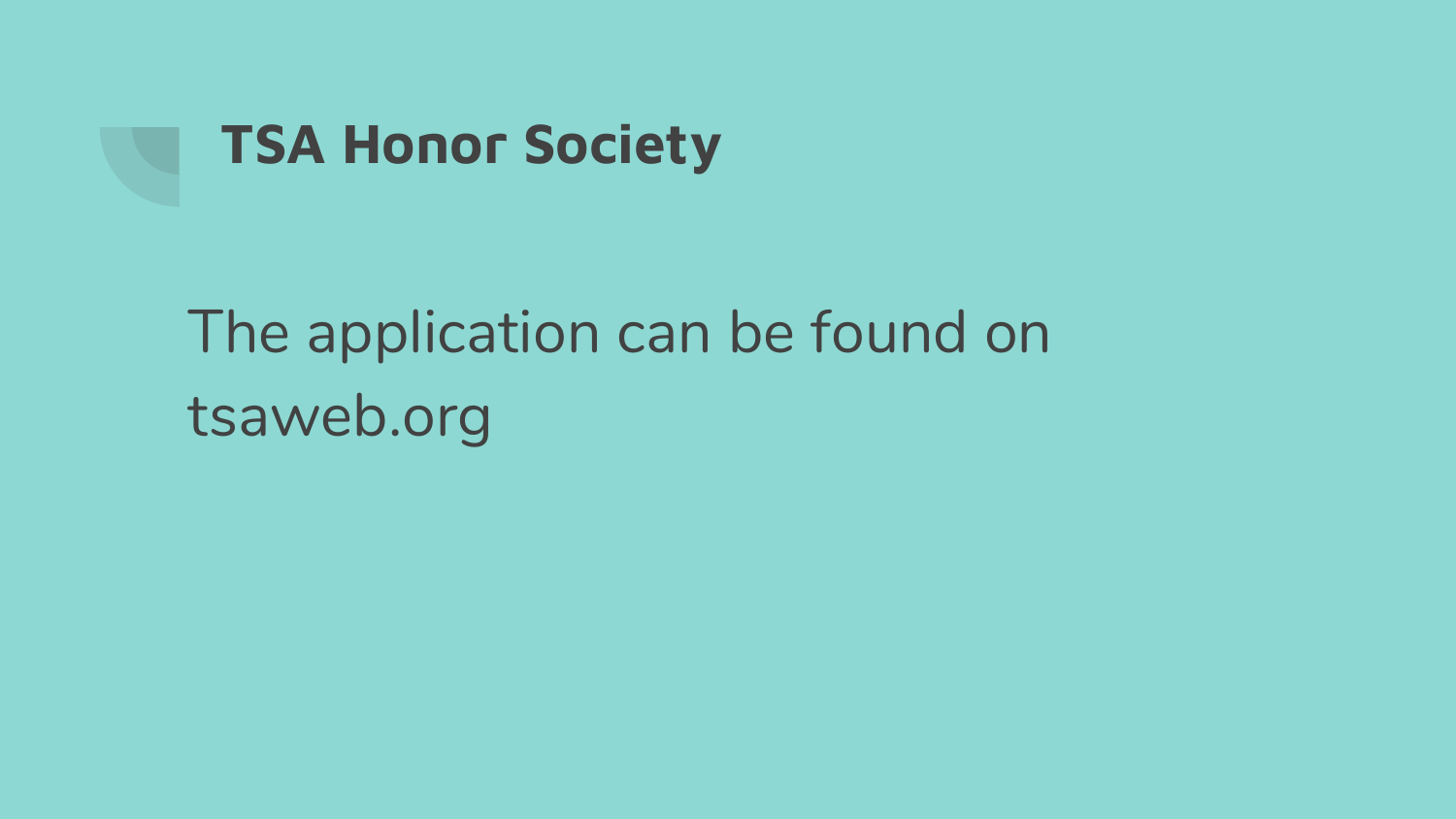# **What it means to be an Outstanding Chapter**

- **● Outstanding chapter award is the highest achievement a chapter can receive in the state of Oklahoma.**
- **● It shows your chapters dedication to keeping the organization great for years to come.**
- **● It shows the community service you put in to helping the American Cancer Society and your hardwork and determination for TSA.**
- **● When your chapter achieves this award it becomes and example for every other school on how to lead our state to be the best TSA delegation.**